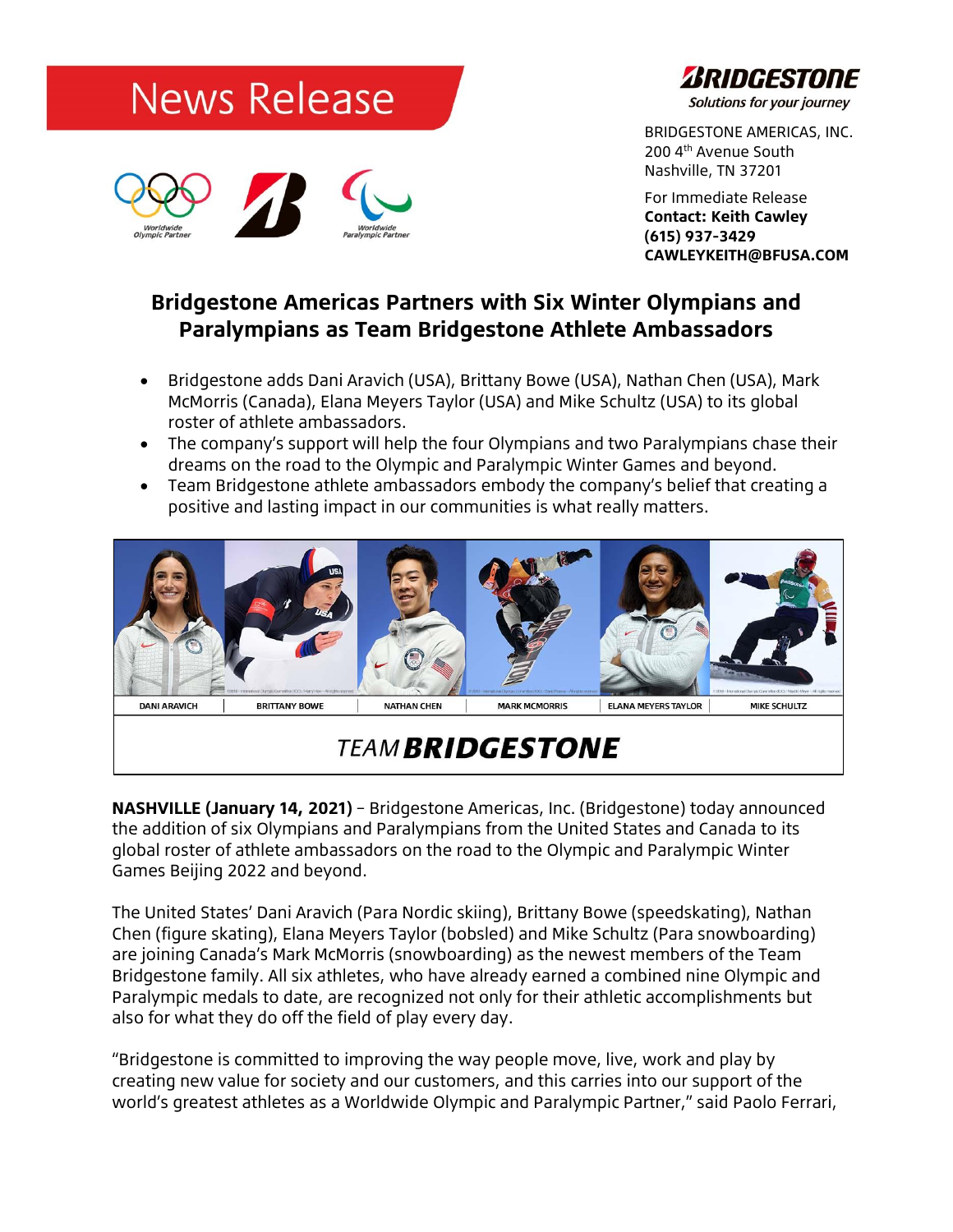president & CEO, Bridgestone Americas. "We are proud to help these incredible Team Bridgestone athletes chase their dreams at the highest level of sport, as well as partner with them to demonstrate our shared belief that creating a positive and lasting impact in our communities is what really matters."

Bridgestone is a proud partner of the U.S. Olympic and Paralympic Committee (USOPC) and the Canadian Olympic Committee (COC) through 2024. The upcoming Olympic and Paralympic Winter Games mark the fourth consecutive Games where the company has supported a roster of Team Bridgestone athlete ambassadors who have demonstrated their ability to deliver in the biggest moments and inspire others with their passion and perseverance.

Team Bridgestone athlete ambassadors are selected based on criteria related to the company's core values. Their actions are focused on doing what really matters both to succeed on the field of play and make a difference off it  $-$  including commitments to acts of service, foundations and other community activities. Each athlete will receive financial support and access to Bridgestone products and technologies. They also will participate in community, customer, and employee activities before, during and after the Games.

These six winter athletes from North America join France's Pierre Vaultier (snowboard), Japan's Akira Kano (Para alpine skiing) and Takeshi Suzuki (Para alpine skiing), the women's ice hockey athletes of the Japanese Olympic Team, known as Smile Japan, Poland's Maciej Kot (ski jumping), Australia's Tess Coady (snowboard) and more on the company's global roster of Team Bridgestone athlete ambassadors.

### **Meet Team Bridgestone USA**

**Dani Aravich** was born without her left hand and forearm, but she never let her disability slow her down in life. The Boise, Idaho native started playing sports at a young age and excelled against able-bodied peers. In high school, she was introduced to cross country running and ultimately competed in the sport at Butler University in Indiana. After graduating and working in professional sports, most recently with the Utah Jazz, the 25-year-old set her sights on the Paralympic Games in both summer and winter sports. She qualified for the Tokyo 2020 Paralympic Games and competed for Team USA in the 400m sprint, and she is also training to make the Paralympic National Nordic Ski Team with hope of competing in both Para Nordic skiing and biathlon at Beijing 2022. When not training and competing, Aravich also serves as an adaptive model, motivational speaker, and ambassador for the Challenged Athletes Foundation, which Bridgestone also supports.

**Brittany Bowe** is a two-time Olympian and speedskating star for Team USA who has qualified for her third consecutive Olympic Winter Games. From Ocala, Florida, Bowe started speedskating in 2010 after seeing her friends from inline skating transition to the ice. With 32 inline medals to her name and a decorated collegiate basketball career at Florida Atlantic University, she quickly made her mark in long track speedskating. Today she is a World Record holder — the fastest woman in the world over 1000m — and a seven-time World Champion. She competed in the 500m, 1000m, 1500m and team pursuit at Sochi 2014, and at PyeongChang 2018 she finished fourth in the 1000m before winning her first medal – a bronze in the team pursuit. Off the track, the 33-year-old is a LGBQT+ advocate and an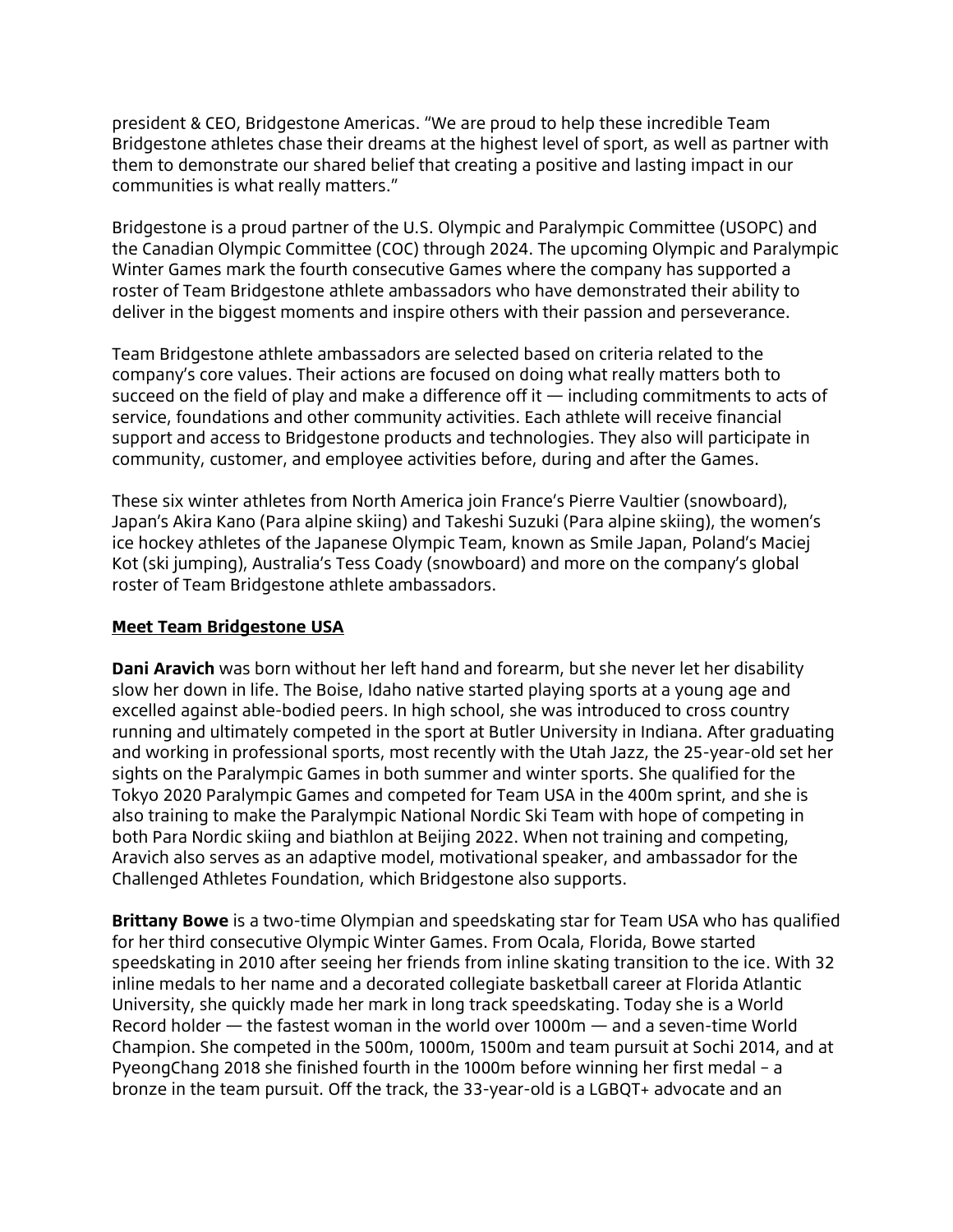ambassador for Right to Play, an organization that works to protect, educate, and empower children to rise above adversity using the power of play.

**Nathan Chen** is one of two winter athletes returning as a member of Team Bridgestone from PyeongChang 2018. Chen began skating at the age of three and entered his first figure skating competition in 2003. Today, the 22-year-old is a three-time World champion (2018, 2019 & 2021), a 2018 Olympic team bronze medalist, a three-time Grand Prix Final Champion, and a six-time U.S. national champion. Currently a student at Yale University, Chen has taken time off to focus on his skating in preparation for Beijing 2022 and securing a spot on Team USA for his second straight Olympic Winter Games. Through the progression of his career, Chen has also sought to find ways to make an impact off the ice through efforts to increase diversity, equity and inclusion in his sport and beyond.

**Mark McMorris** is already one of the most decorated athletes in snowboarding history with two Olympic medals, 20 X Games medals, and four US Open Championship wins. In 2011, the Canadian snowboarder became the first person to land a backside triple cork 1440, and the following winter he became the second athlete in history to win two gold medals in the same X Games. He documented his emotional journey through injury in the film, "Unbroken: The Snowboard Life of Mark McMorris," and battled back from a fractured femur in 2016 to win his second consecutive Olympic bronze medal in slopestyle in 2018. An advocate for underprivileged youth, McMorris and his brother Craig founded the Mark McMorris Foundation in 2012 with a vision of creating a more affordable, accessible, and inclusive sport culture in Canada. To date, the Foundation has raised over \$250,000 and created athletic opportunities for more than 2,500 Canadian youth. Today, the 28-year-old from Regina, Saskatchewan is training to qualify for his third consecutive Olympic Winter Games.

**Elana Meyers Taylor** — mother, advocate and bobsled champion — is also returning to Team Bridgestone for the upcoming Olympic Winter Games. Meyers Taylor grew up playing softball and first declared her intention to be an Olympian at the age of nine. But when softball was removed from the Olympic program in 2005, she found her Olympic dream at a crossroads. With encouragement from her parents, she transitioned to bobsled and charted a new, history-making course. Meyers Taylor won bronze in Vancouver as a brakewoman and then silver in Sochi as a driver, becoming the first female bobsled athlete to win a medal in both positions. The 37-year-old is also the first woman to win an international medal in a men's event and the first American to win a women's bobsled world championship — which she has now done twice. After winning silver again at PyeongChang 2018, Meyers Taylor welcomed her son, Nico, now almost two, with her husband and fellow bobsled athlete Nic Taylor. On the track, Taylor is training for her fourth consecutive Olympic Winter Games; off the track, she is a passionate advocate for women's and racial equality in sports, as well as for Down syndrome awareness.

**Mike Schultz**, a Minnesota native, is a lifetime lover of action sports and a 10-time X Games gold medalist who has continued to compete and thrive at the highest levels following a traumatic competition injury. Schultz drifted off course in a snowcross race in 2008 before flying off his snowmobile and landing on his left leg. He suffered a severe compound fracture and after multiple surgeries had his leg amputated above the knee. After engineering his own prosthetic knee, which utilizes a patented linkage system and a mountain bike shock, Schultz earned a motocross adaptive silver medal at the X Games. The 40-year-old soon realized the